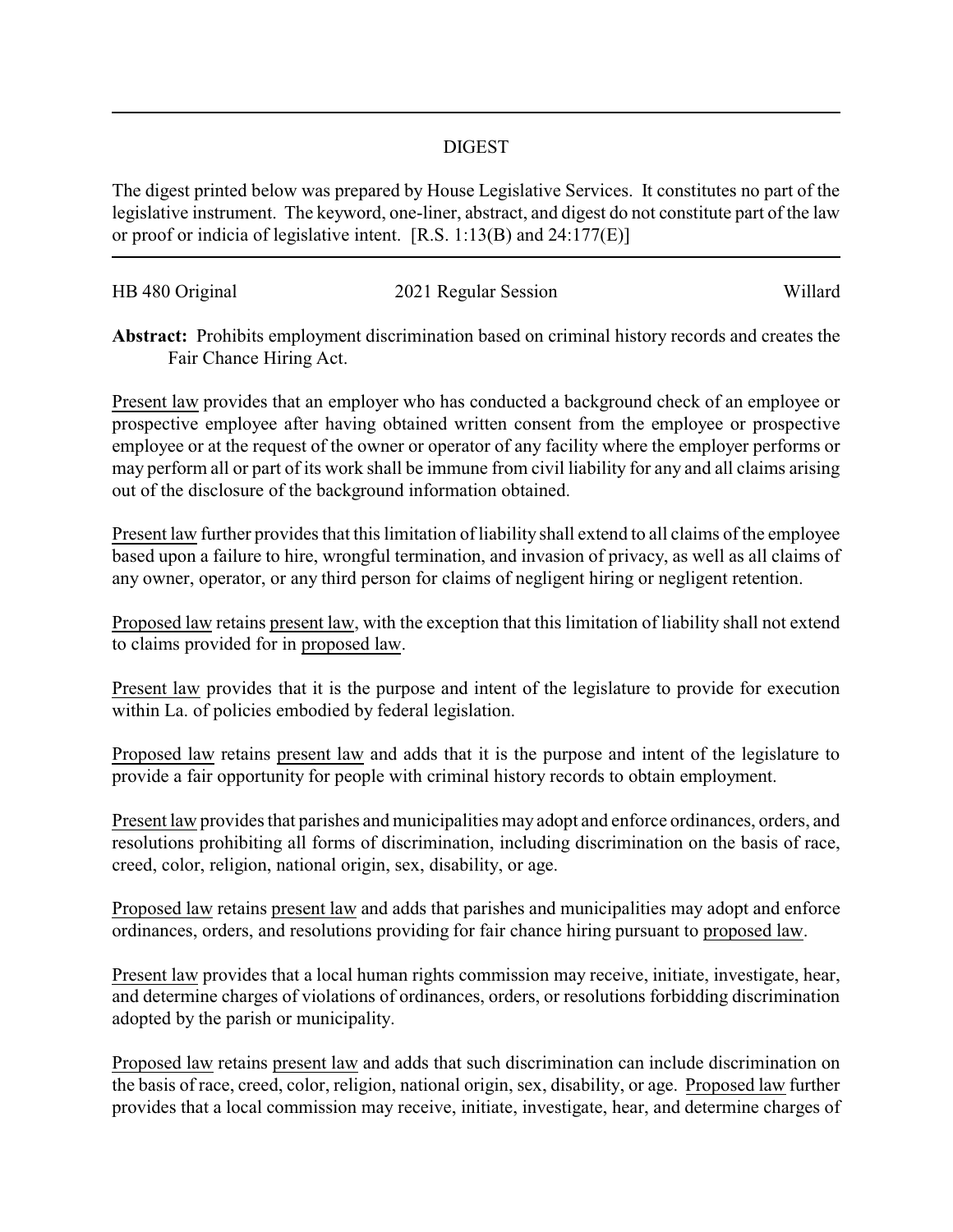violations of ordinances, orders, or resolutions providing for fair chance hiring pursuant to proposed law.

Proposed law provides that no employer, when filling a position, shall inquire on an initial application form, about an applicant's criminal history, until after the applicant has been given a conditional offer of employment.

Proposed law provides that an employer shall not consider an arrest record or charge that did not result in a conviction or consider a sealed, dismissed, set aside, expunged, or pardoned conviction when making a final hiring decision.

Proposed law provides that an employer, when considering other types of criminal history records, shall make an individual assessment of whether an applicant's criminal history record has a direct and adverse relationship with the specific duties of the job that may justify denying the applicant the position. Proposed law further provides that when making this assessment, an employer shall consider all of the following:

- (1) The nature and gravity of the offense or conduct.
- (2) The time that has passed between the offense or conduct and completion of the sentence.
- (3) The nature of the job held or sought.

Proposed law provides that if, after the conditional offer of employment, the employer makes a preliminary decision based on the applicant's criminal history record that would disqualify the applicant from employment, the employer shall provide the applicant with written notification of this decision along with an explanation of his reasoning for this decision, the disqualifying conviction, the applicant's right to respond within at least five business days, and a copy of the conviction history report or document upon which the decision was based.

Proposed law provides that an applicant shall have at least five business days to respond to an employer's written notice before the employer makes a final hiring decision.

Proposed law provides that an employer shall consider any and all information submitted by an applicant before making a final hiring decision.

Proposed law provides that if an employer makes a final hiring decision to deny an application in part or solely because of an applicant's criminal history record, the employer shall notify the applicant in writing of the denial and the applicant's right to file a complaint with the state or local human rights commission.

Proposed law provides that in addition to the remedies contained in present law, an employer that violates proposed law is subject to a penalty of \$5,000 for each violation.

Proposed law provides that nothing in proposed law shall be construed to override the applicability